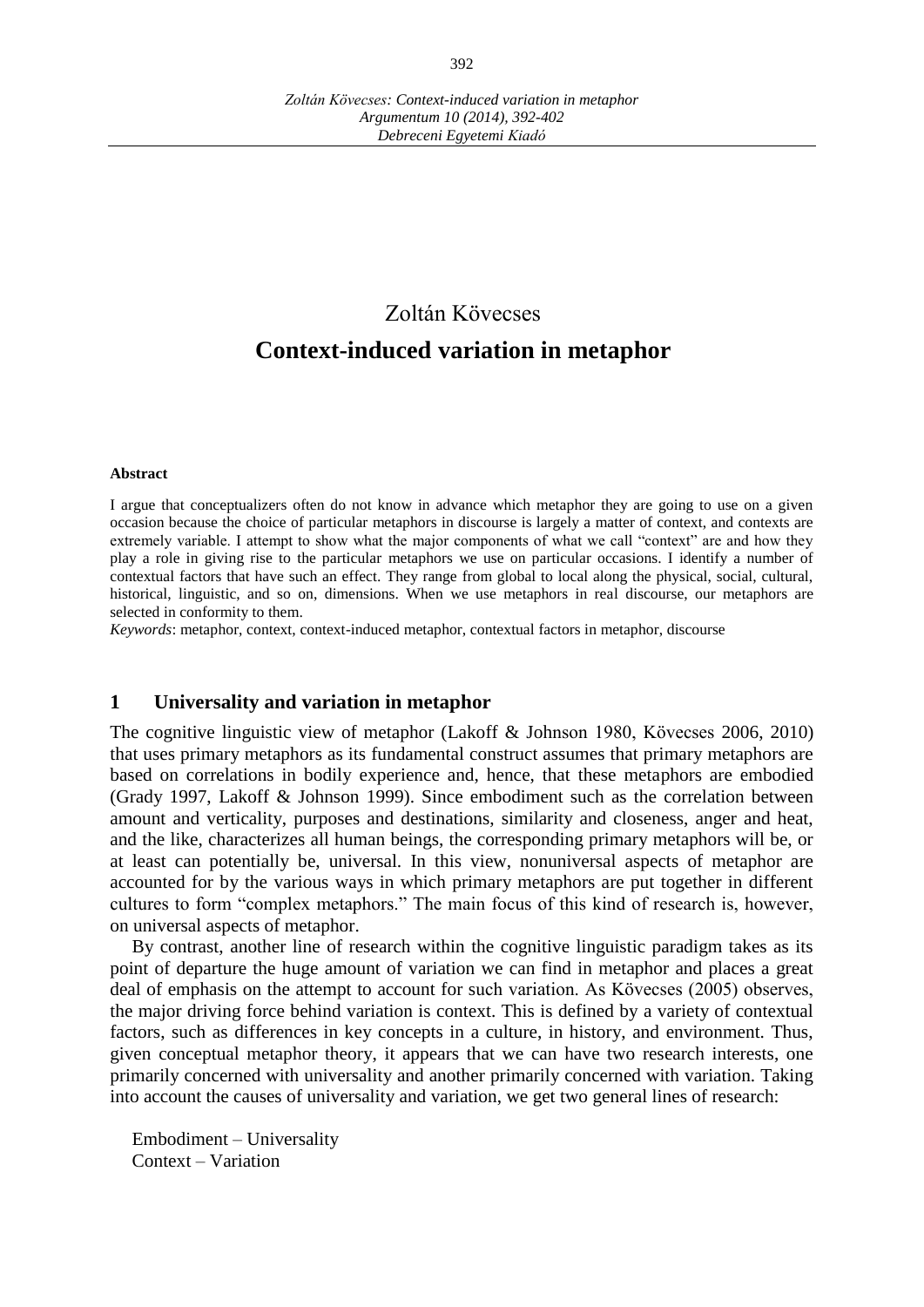In *Metaphor in Culture* (2005), I made an attempt to reconcile the two programs by making the claim that when we comprehend something metaphorically in particular situations, we are under two kinds of pressure: the pressure of our embodiment and the pressure of context. I called this double pressure the "pressure of coherence", that is, metaphorical conceptualizers trying to be coherent with both their bodies (i.e., correlations in bodily experience) and their contexts (i.e., various contextual factors).

In the present paper, I will continue to elaborate what I mean by the influence of context on metaphorical conceptualization. First, I will provide a brief summary of my 2005 position, and then, I will go on to some new grounds in specifying how contexts can exert an influence on metaphorical conceptualizers in specific situations.

For the purpose of a clearer exposition, I distinguish between two kinds of context: global and local. By global context I mean the contextual factors that affect all members of a language community when they conceptualize something metaphorically. By local context I mean the immediate contextual factors that apply to particular conceptualizers in specific situations.

## **2 Global contexts**

Global contexts include a variety of different contextual factors. When we engage with the world and metaphorically conceptualize it, we unconsciously monitor and pick out certain details of it. This world consists of ourselves (our body), the physical environment, the physical and social aspects of the settings in which we act, and the broader cultural context. Since all of these aspects of the world can vary in many ways, the metaphors we use can vary in many ways. Let us see some examples for this phenomenon.

We can begin with the *physical environement*. There are differences in the physical environment in which people live, and because people are (mostly unconsciously) attuned to these differences, the metaphors that people speaking different languages and varieties of languages use will also vary. The physical environment includes the particular geography, landscape, fauna and flora, dwellings, other people, and so forth that speakers of a language or variety interact with on a habitual basis. A good test case of this suggestion is a situation in which a language, which was developed by speakers living in a certain kind of natural and physical environment, is moved by some of its speakers to a new and very different natural and physical environment. If this happens, we should expect to find differences between metaphorical conceptualization by speakers of the original language and conceptualization used by people who speak the "transplanted" version of the same language. For example, (British) English is a language that was moved to a new and very different physical environment; that is, to North America, where it developed a unique metaphorical language patterned after the new environment (Kövecses 2000, 2005).

*Social factors* can play a similar role in shaping the overall metaphorical patterns of a community. One example of this is the distinction between men and women in all societies. Men's and women's metaphors may differ when they conceptualize aspects of the world. Annette Kolodny (1975, 1984) shows us that American men and women had significantly different metaphorical images of the frontier in the period between 1630 and 1860. Based on her careful examination of hundreds of literary and non-literary documents in the period, men thought of the frontier as a virgin land to be taken, whereas women as a garden to be cultivated.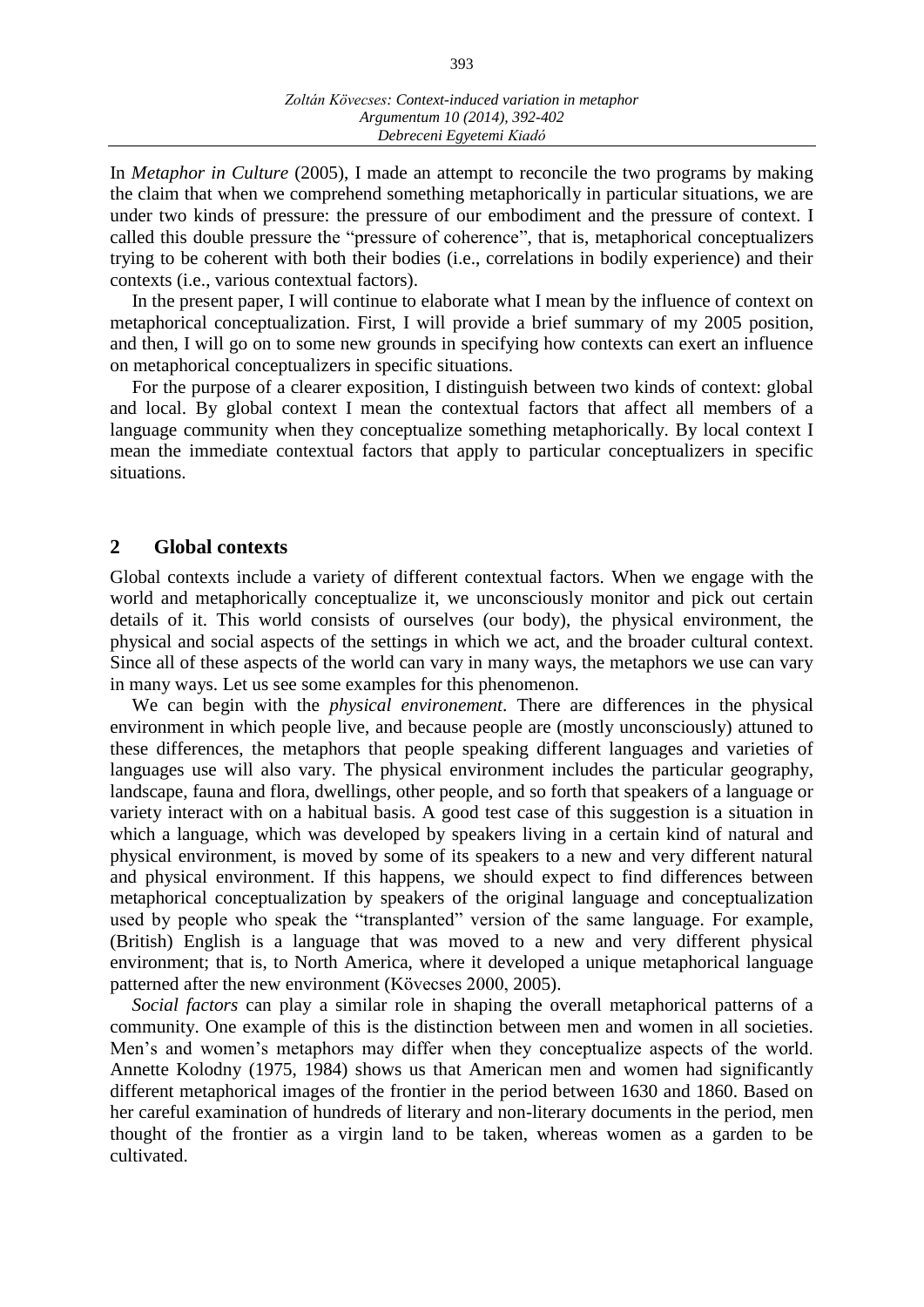The *cultural context* means the unique and salient concepts and values that characterize particular (sub)cultures—together with the governing principles of a given culture or subculture. The governing principles and key concepts have special importance in (metaphorical) conceptualization because they permeate several general domains of experience for a culture or cultural group. This can be noticed in perfectly everyday concepts. They may have an important role in distinguishing people's habitual metaphorical thought across cultures or subcultures. For example, Frank Boers and Murielle Demecheleer (1997, 2001) suggested that the concepts of HAT and SHIP are more productive of metaphorical idioms in English than in French. And conversely, the concepts of SLEEVE and FOOD are more productive of metaphorical idioms in French than in English. They argue that this is because the former two concepts are relatively more salient for speakers of (British) English, while the latter two are relatively more salient for speakers of French.

An additional set of factors includes what I call *differential memory*. What this means is the history—the major or minor events that occurred in the past of a society/culture, group, or individual. The memory of the events is coded into the language. Because of the past-oriented nature of language, many of the metaphors we use may reveal a certain time-lag between our experiences of the world today and the experiences associated with the source domain in the past (Deignan 2003). One of my students, Niki Köves (2002), did a survey of the metaphors Hungarians and Americans use for the concept of LIFE. Her survey showed that Hungarians primarily use the LIFE IS WAR and LIFE IS A COMPROMISE metaphors, whereas the Americans most commonly employ the LIFE IS A PRECIOUS POSSESSION and LIFE IS A GAME metaphors. The issue obviously has to do with the peculiarities of Hungarian and American history. Hungarians have been in wars throughout their more than one thousand year old history as a nation and state, and had to struggle for their survival as they are wedged between powerful German-speaking and Slavic nations. Given this history, it is not surprising that for many Hungarians life is struggle, and less of a game. With time, however, this habitual way of conceptualizing life, or any other concept, may change.

Finally, a set of causes that produces metaphor variation is what I termed *differential concerns and interests*. An entire society may be characterized by certain concerns and interests. Americans, for example, are often said to be given to action, as opposed to passivity. This trait may explain the heavy use of sports and game metaphors by Americans. The claim here is not that only Americans have the game and sports metaphors, but that they have them for a more extensive range of target concepts than other nations. In other words, the reality (or maybe just the myth) of having a trait may give rise to a heavy reliance on a metaphorical source domain that is coherent with the trait.

## **3 Local contexts**

Local contextual factors that influence the choice of particular metaphors include knowledge about major entities in the discourse, immediate physical setting, immediate social setting, immediate cultural setting, and immediate linguistic environment.

## *3.1 The effect of knowledge about major entities in the discourse on metaphor use*

The major entities of a discourse situation include the speaker, the hearer (addressee), and the topic. Let us consider how two of these – topic and addressee – play a role in shaping the metaphors that are used in a piece of discourse.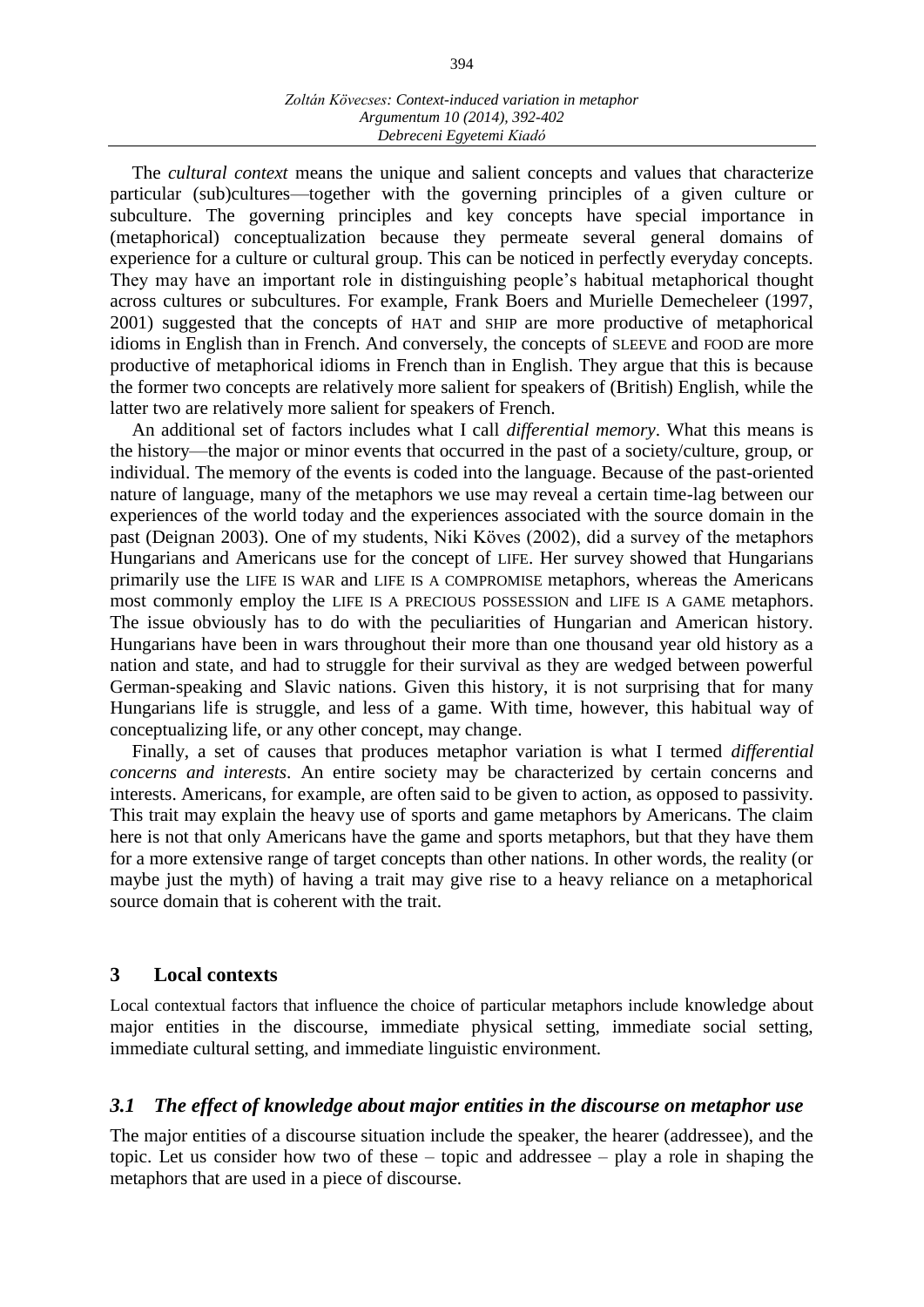Let us take an example of how the topic can influence the choice of novel metaphors in discourse. As we will see, the example is additionally interesting because it gives us some idea of how the addressee may also be involved in the selection of metaphors by the speaker/ conceptualizer.

In the Comment section of *The Times* (January 30, 2008, p. 14), the author congratulates and offers advice to the newly elected head coach of the England football team. His or her specific recommendation (the name is not indicated) is that Fabio Capello, the new Italian head coach, should play David Beckham against Switzerland in an upcoming game at Wembley Stadium, despite the fact that Beckham did not play top-class football for several months at the time. If Beckham is given a chance to play, he will have played on the English national team 100 times, and this would be a nice way of saying good-bye to him as regards his career on the national team.

The author of the article explains that he or she is aware that Beckham is not fully prepared for this last game on the national team. S/he writes:

Beckham is 32. He has not played top-class football since November. Los Angeles Galaxy are sardines not sharks in the ocean of footy.

How did the author arrive at the novel metaphors according to which the American football (soccer) team, the Los Angeles Galaxy, "are *sardines not sharks* in the *ocean* of footy"? In all probability, it is the author's knowledge about David Beckham, the main topic of the discourse, that gives rise to the metaphors. The author (together with us) knows that Beckham plays for the Los Angeles Galaxy, a team located in Los Angeles, which, in turn, is a city on the Pacific Ocean, and the Pacific Ocean contains sardines and sharks. In somewhat more technical language, we could say that the frame for Beckham as a football player includes the name of the team that he plays for and the place where the team is located, which in turn evokes the frame of the Pacific Ocean. The frame for the Pacific Ocean in turn involves the various kinds of fish that live in that ocean.

Of all these various kinds of fish, why are the Los Angeles Galaxy *sardines* and not *sharks* and why is football an *ocean*? With this question, I wish to indicate that the author's knowledge about Beckham does not provide a full explanation of the novel metaphors used. It is a major part of the story, but probably not the whole story.

What we have to take into account additionally are some highly schematic conventional conceptual metaphors, such as THE SIZE OF SOCIAL GROUPS IS THE SIZE OF PHYSICAL ENTITIES and SOCIAL COMPETITION IS THE SURVIVAL BEHAVIOR OF ANIMALS. The former conceptual metaphor is extremely general and probably functions only as a very general constraint on which linguistic expression can actually be selected; the idea of the vastness of the world of football and the many teams participating in it should be conveyed through reference to some huge physical entity (such as the ocean). The latter conceptual metaphor seems to be a special case of the SOCIAL BEHAVIOR IS ANIMAL BEHAVIOR metaphor. In the world of business competition, English has the conventional metaphorical expression: *big fish eat small fish*. Similarly, in football some teams are very powerful (the sharks), but most of them are weak (the sardines) in relation to the powerful ones. The expression *big fish eat small fish* and the underlying conceptual metaphor may in part be responsible for the author using the words *sardines* and *sharks* for some of the strong teams and for the much larger number of weak teams in the world of football.

The same article also offers us a glimpse of how knowledge about the addressee can give rise to novel metaphors in discourse. There are two examples in the article that point in that direction. The first one reads: "Dear *Signor* Capello" [my italics, ZK]. This is the first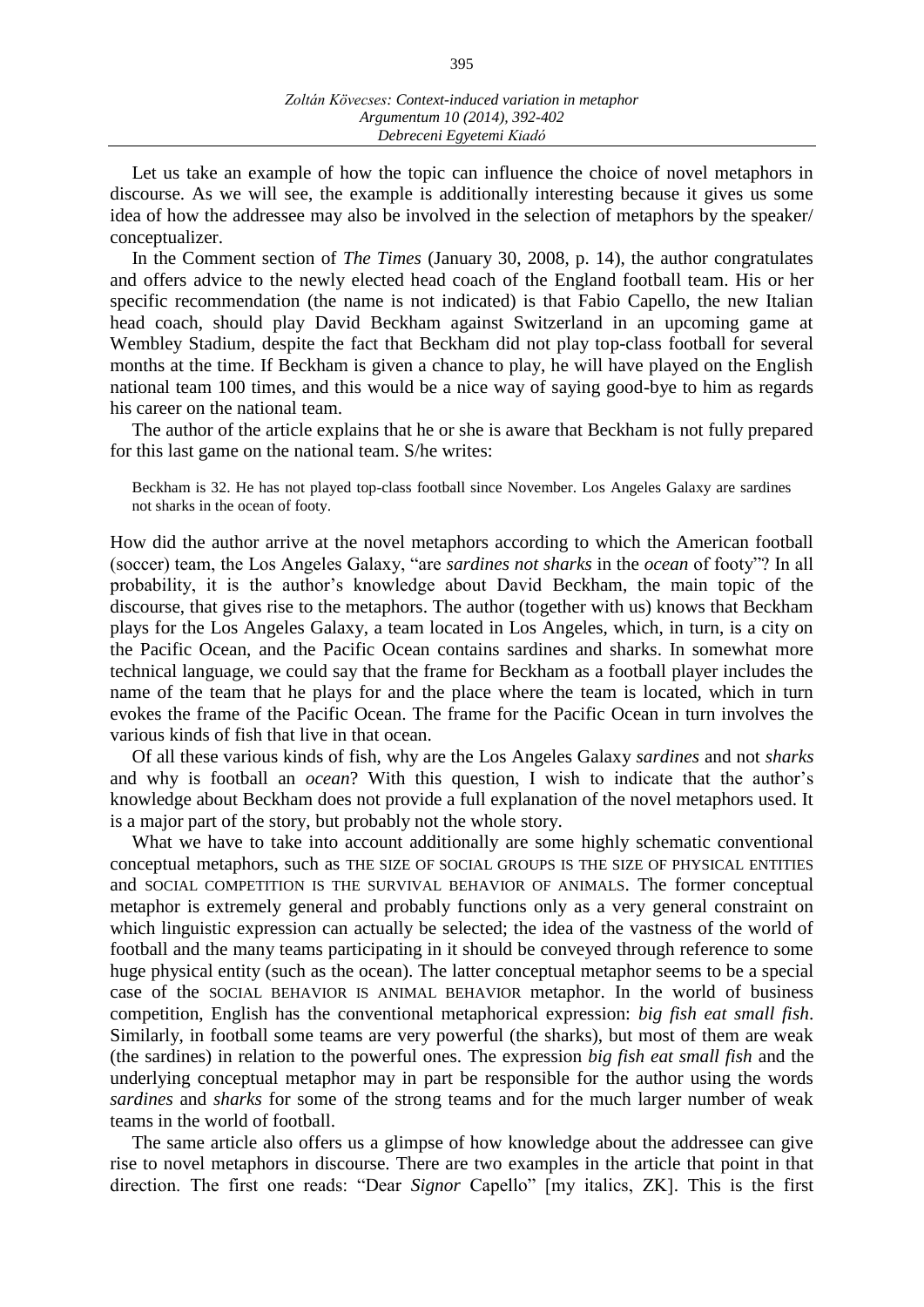sentence of the article, with which the author addresses the intended recipient of the message – the new Italian head coach of the English team, Fabio Capello. Although the use of the word *Signor* could not be interpreted as a metaphor, the fact that the English author addresses the recipient (*Signor* Capello), an Italian, partly in Italian is an indication that, in general, the addressee plays a role in how we select linguistic items for our particular purposes in the discourse. The second example is as follows: "Beckham is a good footballer and a nice man: *e una bella figura*" [italics in the original, ZK]. This example comes much closer to being a metaphor, in that a man (Beckham) is compared to a figure, a shape – a schematic word for geometric forms. In addition, the comparison is given in Italian, which shows that the language of the addressee must have influenced the choice of the metaphor. More generally, a part of what we know about the addressee in all probability plays a role in the selection of the metaphor.

## *3.2 The effect of the immediate physical setting on metaphor use*

The physical setting may also influence the selection and use of particular metaphors in discourse. The physical setting comprises, among possibly other things, the physical *events and their consequences* that make up or are part of the setting, the various aspects of the physical *environment*, and the *perceptual qualities* that characterize the setting. I'll briefly discuss an example for the first of these.

Physical events and their consequences are well demonstrated by a statement made by an American journalist who traveled to New Orleans to do an interview with Fats Domino two years after the devastation wreaked by hurricane Katrina, when the city of New Orleans was still struggling with many of the consequences of the hurricane. The journalist comments:

The 2005 hurricane capsized Domino's life, though he's loath to confess any inconvenience or misery outside of missing his social circle … (*USA TODAY*, 2007, September 21, Section 6B)

The metaphorical statement "The 2005 hurricane *capsized* Domino's life" is based on the general metaphor LIFE IS A JOURNEY and its more specific version LIFE IS A SEA JOURNEY. The SEA JOURNEY source domain is chosen probably because of the role of the sea in the hurricane. More importantly, it should be noted that the verb *capsize* is used (as opposed to, say, *run aground*), though it is not a conventional linguistic manifestation of either the general JOURNEY or the more specific SEA JOURNEY source domains. I suggest that this verb is selected by the journalist as a result of the (still) visible consequences in New Orleans of the hurricane as a devastating physical event. The physical setting thus possibly triggers the extension of an existing conventional conceptual metaphor and causes the speaker/ conceptualizer to choose a metaphorical expression that best fits that setting.

## *3.3 The effect of the immediate social setting on metaphor use*

When we use metaphors, we use them in a social context as well. The social context can be extremely variable. It can involve anything from the social relationships that obtain between the participants of the discourse through the gender roles of the participants to the various social occasions in which the discourse takes place. Let us take an example of the last possibility from the American newspaper *USA TODAY*.

As mentioned above, in 2007 the newspaper carried an article about Fats Domino, one of the great living musicians based in flood-stricken New Orleans. In the article, the journalist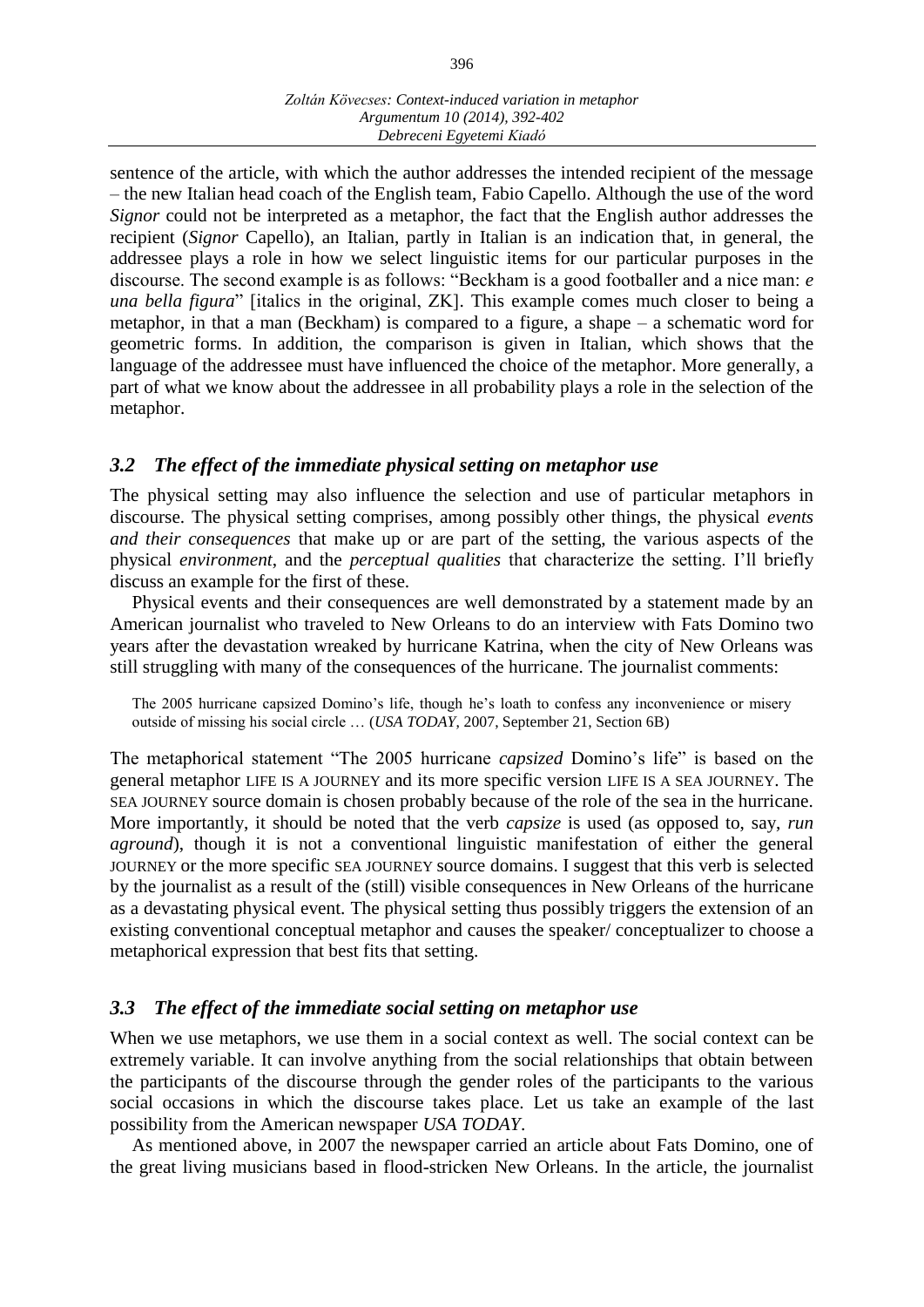describes in part Domino's life after Katrina – the hurricane that destroyed his house and caused a lot of damage to his life and that of many other people in New Orleans. The subtitle of the article reads:

The rock 'n' roll pioneer rebuilds his life—and on the new album 'Goin' Home,' his timeless music. (*USA TODAY*, 2007, September 21, Section 6B)

How can we account for the use of the metaphor "*rebuilds* his life" in this text? We could simply suggest that this is an instance of the LIFE IS A BUILDING conceptual metaphor and that whatever meaning is intended to be conveyed by the expression is most conventionally conveyed by this particular conceptual metaphor and this particular metaphorical expression. But then this may not entirely justify the use of the expression. There are potentially other conceptual metaphors (and corresponding metaphorical expressions) that could also be used to achieve a comparable semantic effect. Two that readily come to mind include the LIFE IS A JOURNEY and the LIFE IS A MACHINE conceptual metaphors. We could also say that x *set out again on his/her path* or that after his/her life broke down, x *got it to work* again or *restarted* it. These and similar metaphors would enable the speaker/conceptualizer and the hearer to come to the interpretation that the "rebuilding" idea activates.

However, of the potentially possible choices it is the LIFE IS A BUILDING metaphor that is selected for the purpose. In all probability, it is because, at the time of the interview, Domino was also in the process of rebuilding his house that was destroyed by the hurricane in 2005. If this is correct, it can be suggested that the social situation (rebuilding his house) triggered, or facilitated, the choice of the conceptual metaphor LIFE IS A BUILDING. In other words, a realworld instance of a source domain in context is more likely to lead to the choice of a source concept of which it is an instance than to that of a source domain of which it is not. In this sense, the social setting may play a role in the selection of certain preferred conceptual metaphors, and hence of certain preferred metaphorical expressions in discourse.

## *3.4 The effect of the immediate cultural context on metaphor use*

The social setting can be relatively easily distinguished from the cultural context when we have to deal with social roles, social relations, and social power. However, the social setting is less clearly distinguishable from what I call the "cultural context" in many other cases. The situation I wish to describe in this subsection is probably more cultural than social, in that it lacks such straightforward social elements and characteristics as power, relations, and roles.

Consider the following example taken from the *San Francisco Chronicle*, in which Bill Whalen, a professor of political science at Stanford University and an advisor to Arnold Schwarzenegger, uses metaphorical language concerning the actor who later became the governor of California:

"Arnold Schwarzenegger is not the second Jesse Ventura or the second Ronald Reagan, but the first Arnold Schwarzenegger," said Bill Whalen, a Hoover Institution scholar who worked with Schwarzenegger on his successful ballot initiative last year and supports the actor's campaign for governor.

"He's a unique commodity – unless there happens to be a whole sea of immigrant body builders who are coming here to run for office. This is 'Rise of the Machine,' not 'Attack of the Clones.'" (*San Francisco Chronicle*, A16, August 17, 2003)

Of interest in this connection are the metaphors *He's a unique commodity* and particularly *This is 'Rise of the Machine,' not 'Attack of the Clones*.' The first one is based on a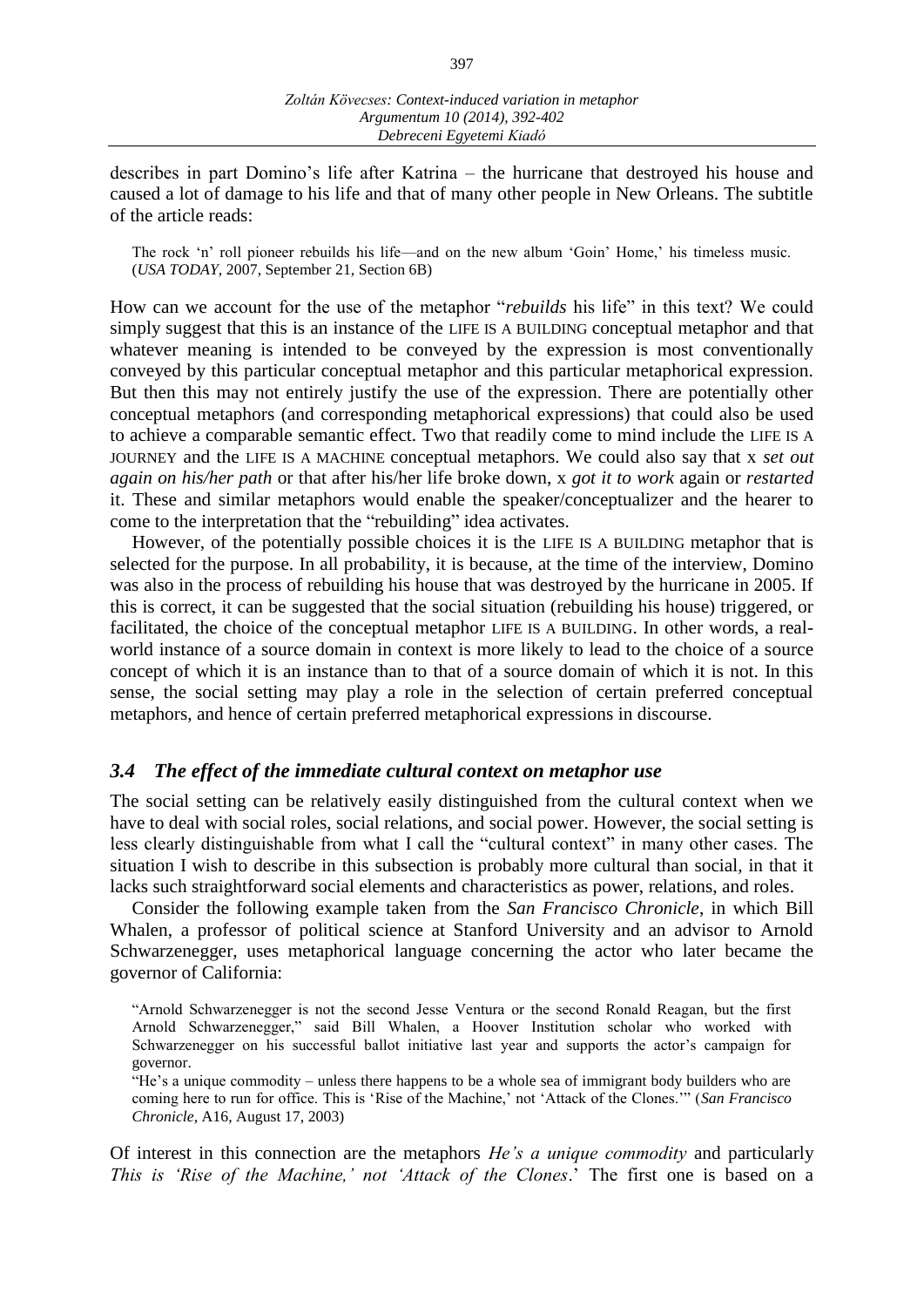#### *Zoltán Kövecses: Context-induced variation in metaphor Argumentum 10 (2014), 392-402 Debreceni Egyetemi Kiadó*

completely conventional conceptual metaphor: PEOPLE ARE COMMODITIES, as shown by the very word *commodity* to describe the actor. The other two are highly unconventional and novel. What makes Bill Whalen produce these unconventional metaphors and what allows us to understand them? There are, I suggest, two reasons. First, and more obviously, it is because Arnold Schwarzenegger played in the first of these movies. In other words, what sanctions the use of these metaphorical expressions has to do with the knowledge that the conceptualizer (Whalen) has about the topic of the discourse (Schwarzenegger), as discussed in a previous section. Second, and less obviously but more importantly for my purpose here, he uses the metaphors because these are movies that, at the time of speaking (i.e., 2003), everyone knew about in California and the US. In other words, they were part and parcel of the immediate cultural context. Significantly, the second movie, *Attack of the Clones* does not feature Schwarzenegger, but it is the key to understanding of the contrast between individual and copy that Whalen is referring to.

Given this knowledge, people can figure out what Whalen intended to say, which was that Schwarzenegger is a unique individual and not one of a series of look-alikes. But figuring this out may not be as easy and straightforward as it seems. After all, the metaphor *Rise of the Machine* does not clearly and explicitly convey the idea that Schwarzenegger is unique in any sense. (As a matter of fact, the mention of machines goes against our intuitions of uniqueness.) However, we get this meaning via two textual props in the text. The first one is a series of statements by Whalen: "Arnold Schwarzenegger is not the second Jesse Ventura or the second Ronald Reagan, but the first Arnold Schwarzenegger" and "He's a unique commodity – unless there happens to be a whole sea of immigrant body builders who are coming here to run for office." What seems to be the case here is that the speaker emphasizes the idea of individuality *before* he uses the MACHINE metaphor. But not even this prior emphasis would be sufficient by itself. Imagine that the text stops with the words "…This is 'Rise of the Machine.'" I think most native speakers would be baffled and would have a hard time understanding what Whalen intended to say in this last sentence. Therefore, in order to fully understand the discourse we badly need the second textual prop, which is: "not '*Attack of the Clones*.'" It is against the background of this phrase that we understand what the metaphorical expression *Rise of the Machine* might possibly mean.

In other words, in this case we have an entirely novel (but contextually motivated) metaphor in the discourse. In order to understand the meaning of this metaphorical phrase we need support from the neighboring linguistic context. In the present example, it is provided in the form of the two contextual props discussed above.

## *3.5 The effect of the immediate linguistic context on metaphor use*

Let us provisionally think of discourse as being composed of a series of concepts organized in a particular way. The concepts that participate in discourse may give rise to either conventional or unconventional and novel linguistic metaphors. Suppose, for example, that we talk about the progress of a particular process and want to say that the progress has become more intense. There are many ways in which this can be done. We can say that the progress *accelerates*, *speeds up*, *gains momentum*, *moves faster*, *picks up* or *gathers speed*, and many others. These are all relatively *conventional* ways of talking about an increase in the intensity of a process. They are all based on the conventional generic-level mapping INTENSITY IS SPEED, as it applies to the concept of progress (in relation to a process). The larger metaphors within which the mapping INTENSITY IS SPEED works are also well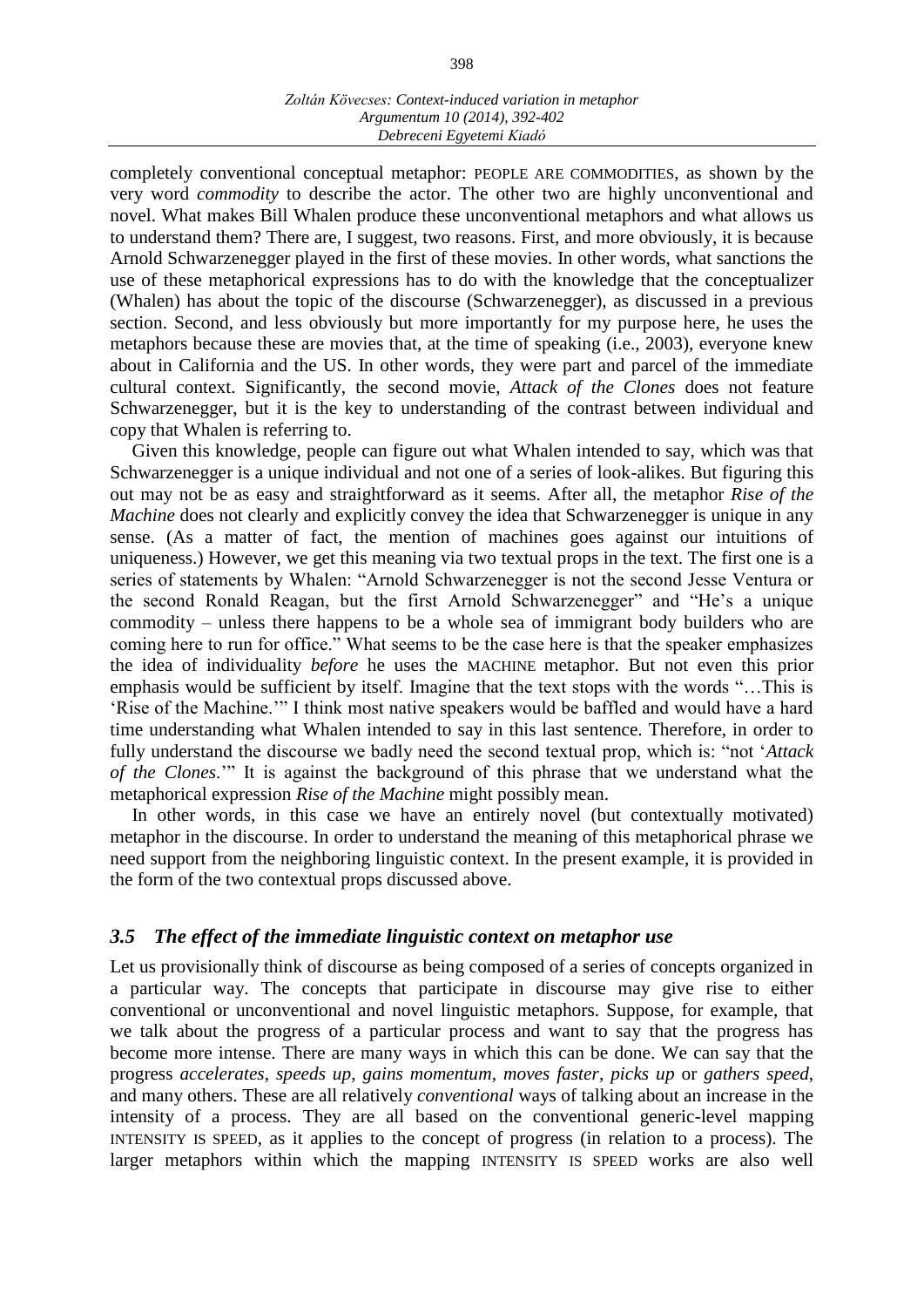established ones: PROGRESS IS MOTION FORWARD and, even more generally, EVENTS ARE MOVEMENTS.

However, the particular concepts that refer to the specific process we are talking about may influence the selection of the linguistic metaphorical expression in talking about the intensity of the progress at hand. The linguistic metaphors we actually use may be much *less conventional* than the ones mentioned above. As an example, let me take a headline from *The Wall Street Journal Europe* (January 6, 2003) from my book *Metaphor in Culture* (2005) and reanalyze it here. It reads:

The Americanization of Japan's car industry shifts into higher gear.

Here, the process is the Americanization of Japan's car industry and the suggestion is that it has become, or is becoming, more intense. Instead of describing the property of "increase in intensity" by any of the conventional linguistic metaphors above, or, as a matter of fact, by a large number of additional ones that could be used (such as *galloping ahead*), the author uses the relatively *un*conventional linguistic metaphor *shifts into higher gear* (which is also an instance of the general metonymy ACTION FOR RESULT, where shifting into higher gear results in higher speed, that is, we have SHIFTING GEAR FOR GOING FASTER).

I propose that this particular expression is selected because of the influence of the immediate linguistic context, that is, the concepts that surround the conceptual slot where we need an expression to talk about "an increase in intensity" (of the progress of a process). Since the process is that of the Americanization of Japan's *car* industry, we find it natural and highly motivated that the author of the utterance uses the expression *shifts into higher* gear in that conceptual slot in the discourse. Since the surrounding context includes the "car industry," it makes sense to use the motion of a car, and not the motion of some other entity capable of motion, in the metaphor. It seems to me that the pressure of coherence (i.e., trying to be coherent with the linguistic context) is at work here.

Although I've treated the specific kinds of contextual effects on metaphor use separately, most of the time they occur together. Some of the examples above and numerous others indicate that more than one contextual factor may be simultaneously responsible for the selection of particular metaphors in discourse.

## **4 How does this approach compare with other models of metaphor use?**

Cameron and Gibbs (Cameron 2008, Gibbs & Cameron 2008) point out, rightly, that conceptual metaphors in the standard theory work downwards only, meaning that when we use linguistic metaphors, these are viewed as resulting from or being the expression of preestablished conceptual patterns in the mind. My approach, however, rejects this idea of the standard view and suggests that context (linguistic or otherwise) can actively contribute to metaphorical conceptualization. Let us take one of Cameron's (2007) examples and see how this can be accounted for by using my approach. Cameron analyzed metaphor use in a series of conversations between Jo Berry and Pat Magee. Jo Berry is the daughter of former MP Sir Anthony Berry who was killed in a bombing accident in 1984. The bomb was planted by the then Irish Republican Army activist, Pat Magee. The two people met in Ireland in 2000 at Jo's request in order for her to try to understand the motives behind the bombing.

In discussing the metaphor topic of understanding each other, Cameron states: "The metaphor of *breaking down barriers*, with 13 uses across the talk, can be seen as more violent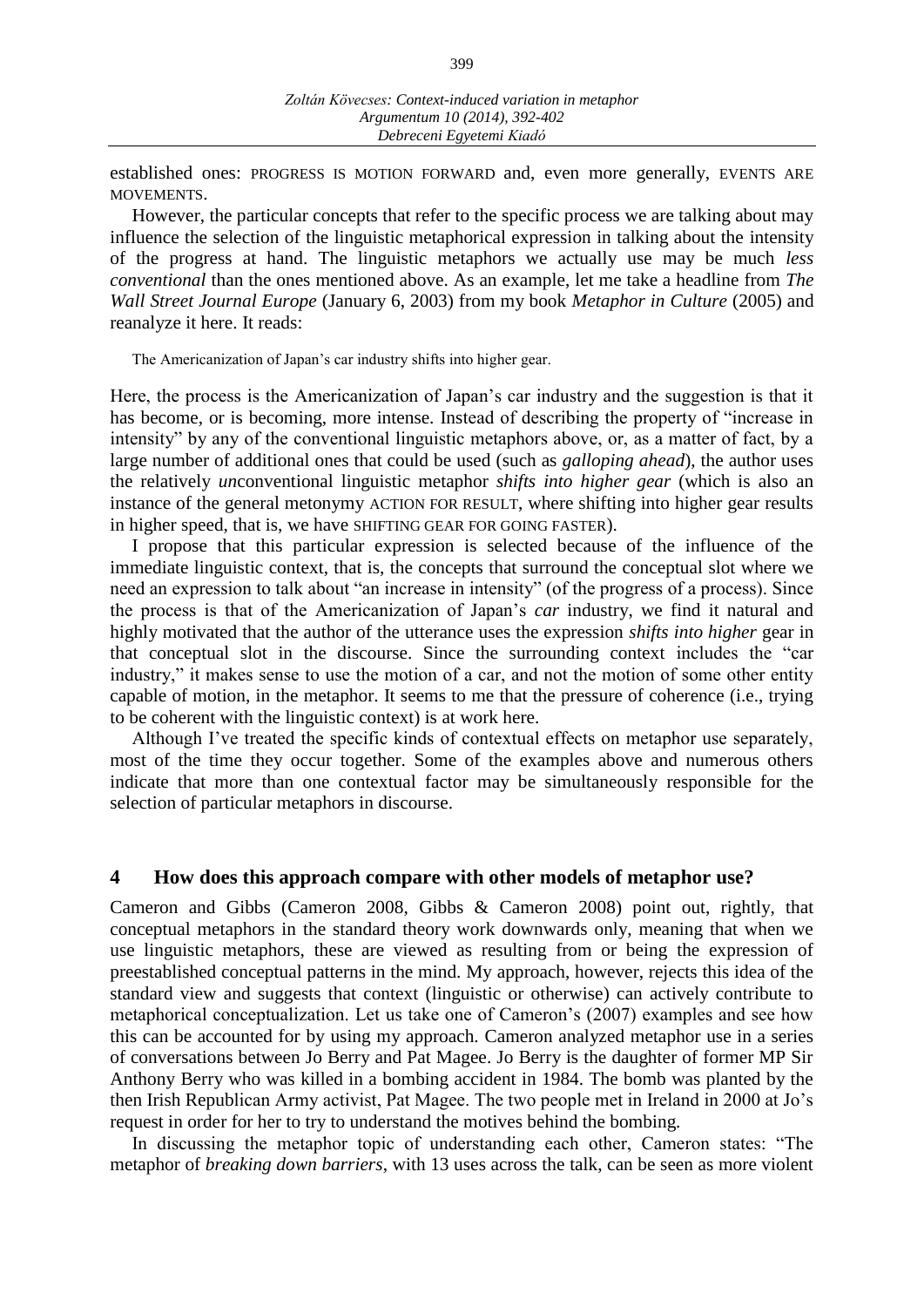alternative to *building bridges*, enabling CONNECTION through removal of a barrier rather than through making contact across a gap." (p. 214) Extract 17 provides the following example:

Extract 17

| 1: | 2096 | Jo  | $\langle X \rangle$ where $X$ victims of all sides have been meeting, |
|----|------|-----|-----------------------------------------------------------------------|
|    | 2097 |     | and                                                                   |
|    | 2098 |     | er.                                                                   |
|    | 2099 |     | $\dots$ (1.0) that is just about,                                     |
|    | 2100 |     | er,                                                                   |
|    | 2101 |     | br-breaking down barriers,                                            |
|    | 2102 |     | sharing stories,                                                      |
|    | 2103 |     | and $-$                                                               |
|    | 2104 | Pat | hmh                                                                   |
|    | 2105 | Jo  | and through  experiencing each other's stories,                       |
|    | 2106 | Pat | hmh                                                                   |
|    | 2107 | Jo  | there's a real feeling of,                                            |
|    | 2108 |     | closeness and humanity of everyone,                                   |
|    |      |     |                                                                       |

She suggests in connection with breaking down barriers that it has "a strong literalizing echo in the metaphor of the physical barriers constructed during the conflict on the streets of Irish cities, both the barriers of burning cars and of army road blocks" (p. 214). She is clearly right that there is a literalizing effect here, but what needs to be accounted for in the first place is why the metaphor of *breaking down barriers* got selected at this moment and, indeed, on a dozen of additional occasions in the discourse. I believe this particular expression is selected as a result of what the participants of the conversation know about the topic of the conversation and about each other. The misunderstanding of the Other (in the form of "barriers") is conceptualized in light of what the conceptualizers know about the violent events that led to the misunderstanding (e.g., setting up and breaking down barriers). In other words, given the framework I have outlined above, the felt literalization follows from prior context-induced metaphorical conceptualization, where knowledge about the topic and the addressee both seem to play a role in the selection of the metaphor at a particular point of the conversation.

Although there are differences in terminology, method, goal, and so on, between Cameron's approach and mine, I feel we are interested in the same aspect of metaphor research; namely, how the context influences what we say metaphorically. Both Cameron's approach and mine focus on context and explain the use of metaphor as based on context – and not only or simply on the basis of cognitively preestablished conceptual metaphors.

## **5 Conclusions**

Conceptualizers often do not know beforehand which metaphors they are going to use on particular occasions. They do not know because the choice of particular metaphors in discourse is largely a matter of context, and contexts are extremely variable.

In this paper, I have made an initial attempt to show what the major components of what we call "context" are and how they play a role in giving rise to the particular metaphors we use on particular occasions. I have identified a number of contextual factors that have such an effect. They range from global to local along the physical, social, cultural, historical, linguistic, and so on, dimensions. When we use metaphors in real discourse, our metaphors are selected in conformity to them.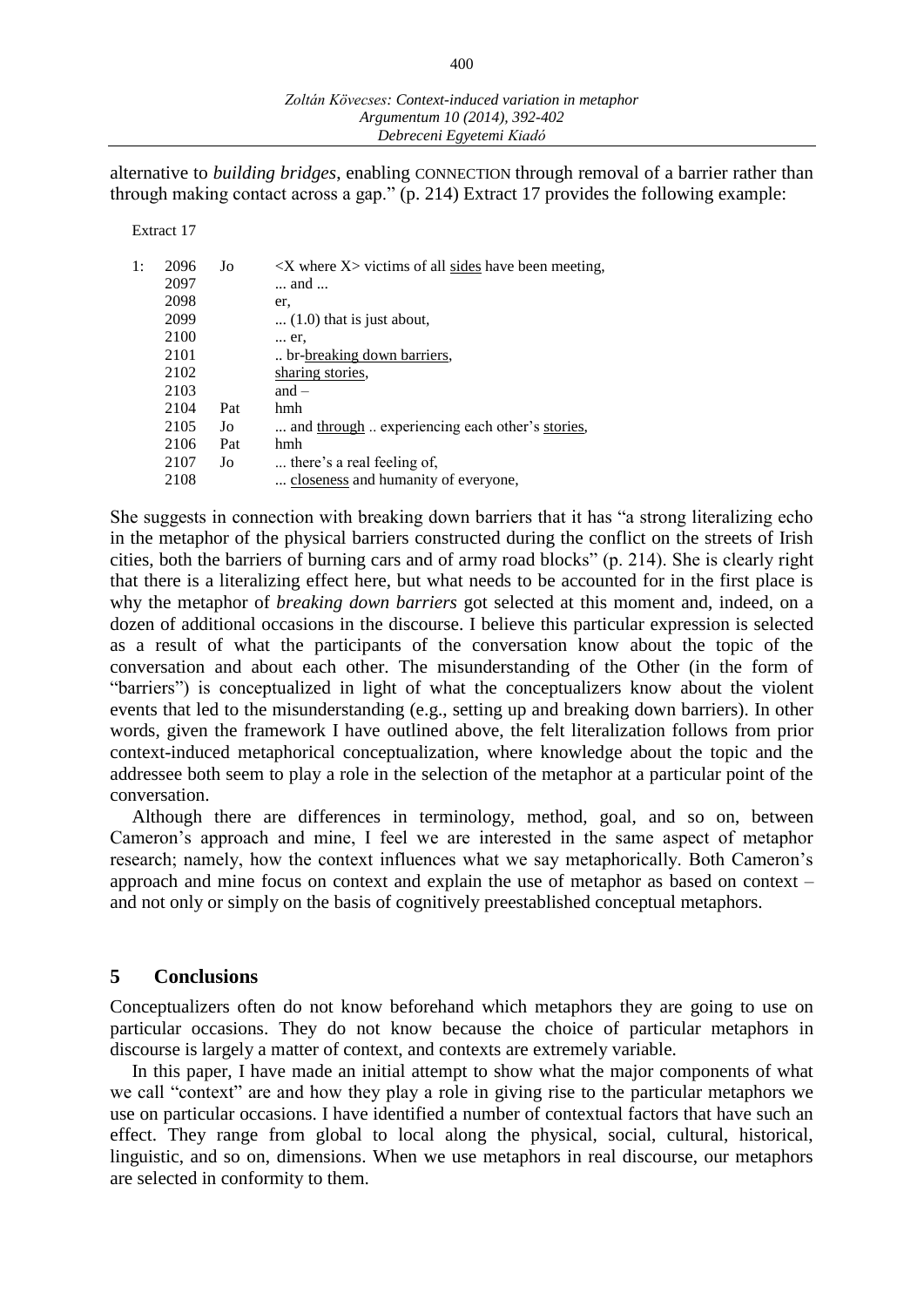The physical dimension ranges from the immediate physical setting to the global physical environment of the linguistic community; the social dimension from the immediate personal setting to the social setting of the society; the cultural dimension from the immediate cultural situation to the general cultural norms, values, concepts of a group of people; the historical dimension from one's personal history to the history of a nation; the "interest" dimension from one's personal interests and concerns to the general interests and concerns of a society; and the linguistic dimension from the immediate linguistic context to the general discourse patterns associated with a particular subject matter. Not all of these have been demonstrated in this paper, and not in the same depth. At the same time, my hope is that enough has been shown to make the point that a fuller view of metaphor needs to take into account not only the "preestablished" (conventional) conceptual metaphors but also the ones that arise on the fly in context.

I believe this view of the production and understanding of novel metaphors in discourse has certain potentially important implications for the study of metaphor. First, we could begin to study everyday forms of metaphorical creativity. By analyzing the types of discourse we have seen in this paper, we could see and explore many of the ways in which all humans utilize the support of various contextual factors when they are being metaphorically creative. It is as though we all used the generic conceptual metaphor DISCOURSE IS CONTEXT in the production of novel metaphors in discourse. Second, by studying the effect of discourse on metaphor, we could explore some of the complexities of metaphorical creativity in poetry. My initial investigation along these lines seems promising and indicates that many novel uses of metaphor in poetic language also result from the influence of the same contextual factors we have seen above (Kövecses 2009 unpublished ms.). Third, we could begin to try to fit together the view of "context-induced" metaphors with the results of various other strands of research on metaphor in recent years, such as "standard" conceptual metaphor theory, the neural theory of metaphor, the Gibbs-Cameron view, blending theory, corpus linguistic findings, and several others. (For an initial attempt, see Kövecses 2009 unpublished ms.). The overall result would surely be something much richer and complex than the theories of metaphor taken individually in their current forms.

## **References**

- Boers, F. & Demecheleer, M. (1997): A few metaphorical models in (western) economic discourse. In: Liebert, W.A., Redeker, G. & Waugh, L. (eds.): *Discourse and Perspective in Cognitive Linguistics.* Amsterdam: John Benjamins, 115-129.
- Boers, F. & Demecheleer, M. (2001): Measuring the impact of cross-cultural differences on learners' comprehension of imageable idioms. *ELT Journal* 55, 255-262.
- Cameron, L. (2007): Patterns of metaphor use in reconciliation talk. *Discourse and Society* 18(2), 197-222.
- Cameron, L. (2008): Metaphor and talk. In: Gibbs, R.W. (ed.): *The Cambridge Handbook of Metaphor and Thought*. Cambridge: Cambridge University Press, 197-211.
- Deignan, A. (2003): Metaphorical expressions and culture: An indirect link. *Metaphor and Symbol* 18(4), 255-271.
- Gibbs, R.W. & Cameron, L. (2007/8): The social-cognitive dynamics of metaphor performance. *Cognitive Systems Research* 9, 64-75.